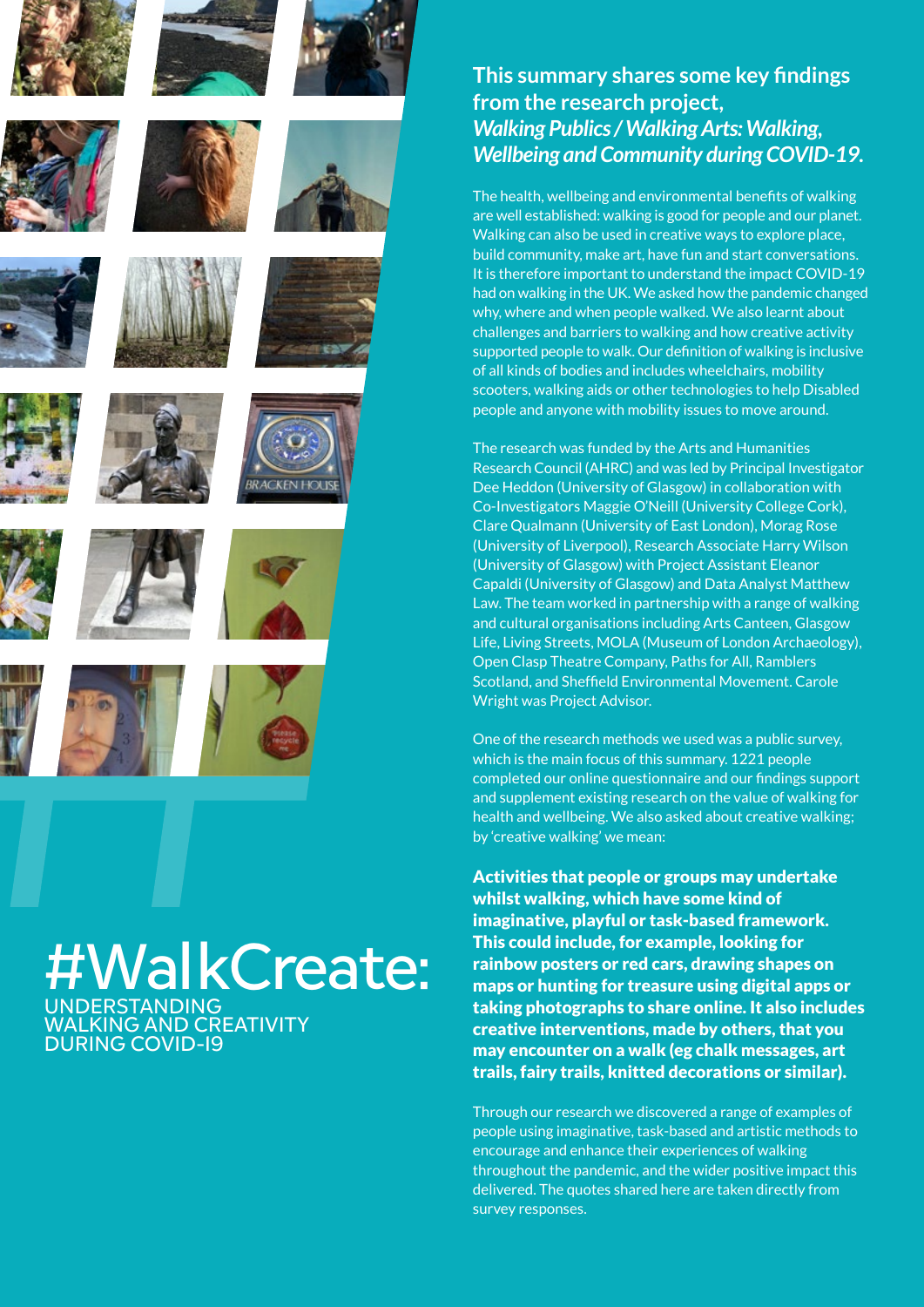## **RESEARCH FINDINGS**

Lockdown restrictions were the catalyst for some people to explore their local environment in new and creative ways, which they felt were very positive.

*"Being restricted on where I could go has made me really explore my local and neighbouring boroughs."*

*"Walking through COVID taught me to love where I live."*

Simple interventions, such as pebble trails or window posters, helped create a sense of community and mitigated against isolation.

*"Walking for me was a way to connect to my community which felt so important during this time. Just seeing other people walking felt reassuring, or seeing pictures people had painted on the pavement outside their house or boxes of books for people to help themselves to, or pebbles people had painted for people to take, was really reassuring and inspiring."* 

Many people found walking a useful tool for their mental health and wellbeing, and this effect was enhanced through the use of creative methods alongside walking.

*"Makes me feel good, soothing for the soul, enriches wellbeing."*

*"It's a way of maintaining creativity and can help reduce the stress of lockdown."* 

Daily walking helped establish a beneficial routine when working from home and / or feeling overwhelmed by the impact of COVID-19.

*"Walking is a good way to separate home and work life."*

*"My job was really stressful during the first lockdown so it was good to have some time and space away from work."*

Nature, green space and encounters with wildlife, such as listening to birdsong, provided solace and inspiration; local parks played a vital role in communities.

*"[The creative walks have] felt so magical! I do think I've reconnected with nature during the pandemic. I used to think I had to go far outside of Glasgow to experience nature, but there's loads of nature right here on my doorstep."*

Some families found that walking together created a safe space for conversation with their children, and that creative activities encouraged children to walk.

*"My daily walks with my child have been one of the great silver linings of the situation – it was a special time together and we talked for longer and about topics, including sensitive ones, in a way which wouldn't have been possible had we been sitting at home."*

Photography, and sharing walks online, helped individuals make sense of what was happening and strengthened connections between people who could not be physically close.

*"Sharing photos has been so uplifting and a brilliant way to connect with distant friends and family, so I will certainly carry on."*

*"I've been pleased that 'group' walking over Twitter and WhatsApp has allowed me to walk 'with' people from all over the world."*

There are many pre-existing barriers to walking, including material factors (eg poor pavements, lack of public toilets), cultural factors (eg harassment and safety fears) and personal circumstances (eg lack of time or opportunity).

*"Access to my local park isn't safe due to cars on pavements."*

*"As a wheelchair user who loves walking, I feel frustrated by the lack of thought, info, creative energy given to accessible walking activities."*

These barriers were magnified during the pandemic but were often experienced differently depending on personal experiences. For example, many people chose to avoid busy locations and reported concerns around social distancing and sharing space, whereas, for others, quieter streets often felt more intimidating and unsafe. For both groups, the perceived threat limited their movement.

*"I was in the clinically extremely vulnerable group so was shielding - I walked a lot less than I would have liked to because green spaces were very busy and there were no protected times or routes for those at higher risk."*

*"I did face harassment and aggressive behaviour when out with my daughter, and I was more scared about going out because of that, and because there were less people about I felt more vulnerable."*

### **SUSTAINING AND SUPPORTING WALKING**

Our research foregrounds just how important walking was to many people during the pandemic – some even described it as lifesaving. What we also reveal here are the additional benefits that creative walking can have for individuals, families and communities, further enhancing health and wellbeing through stimulating the imagination, motivating behaviour, and enacting ways to connect safely across physical distances. Our research demonstrates that creative walking can be a powerful tool for good, helping to encourage more people to walk.

However, the conditions must be in place for people to sustain good walking habits, and walking should not be viewed as a panacea or replacement for wider social and health care support. The majority of our respondents hope to build on their pandemic walking and continue to walk but express concern this may not be possible for a variety of reasons, including pressures on time. There are also barriers which prevent some people ever taking part in creative walking. These can be categorised into three main areas and we believe action should be taken to tackle these problems:

#### I) MATERIAL CONDITIONS

Policy and resources must be focused on creating an accessible environment which will benefit every kind of body. A holistic approach should be taken to what is meant by access, which includes (but is not limited to) infrastructure, such as adequate public toilet provision, and more seating areas with a variety of different benches. Any future pandemic response must be aware of the negative impact on many people if these facilities are closed. We need better quality pavements and pedestrian routes with street clutter minimised where possible. Design should integrate access for Disabled People. Maintenance and protection of routes, parks and green spaces is also vitally important.

#### II) CULTURAL CHANGES

We need to create a culture where walking is a safe and appealing activity for everyone. Harassment and fear of harassment prevents many people from participating equally in walking activities. Policy makers must do more to tackle hate crime, whilst individuals and walking organisations should consider how they can be better allies. The dominance of cars must also be challenged and pedestrians should be kept as safe from traffic as possible. As above, this necessitates provision of good quality infrastructure including pavements, paths and walking routes.

#### III) ACCESS TO OPPORTUNITIES

Many people are unaware of creative walking initiatives and the diverse benefits that creative walking can bring, including introducing people to walking activity and fostering cultural participation and empowerment. There is work to be done by both cultural and walking organisations, supported with appropriate resources, to confidently engage with creative walking.

Artists, cultural organisations and community groups could, and should, be supported to develop resources to encourage participation in creative walking so that its benefits can be more widely realised. Developing resources, which promote creative walking and encourage its adoption in a wide range of contexts, would enable more people to explore how it could benefit them. It could also help cultural organisations become more sustainable in the event of future lockdowns.